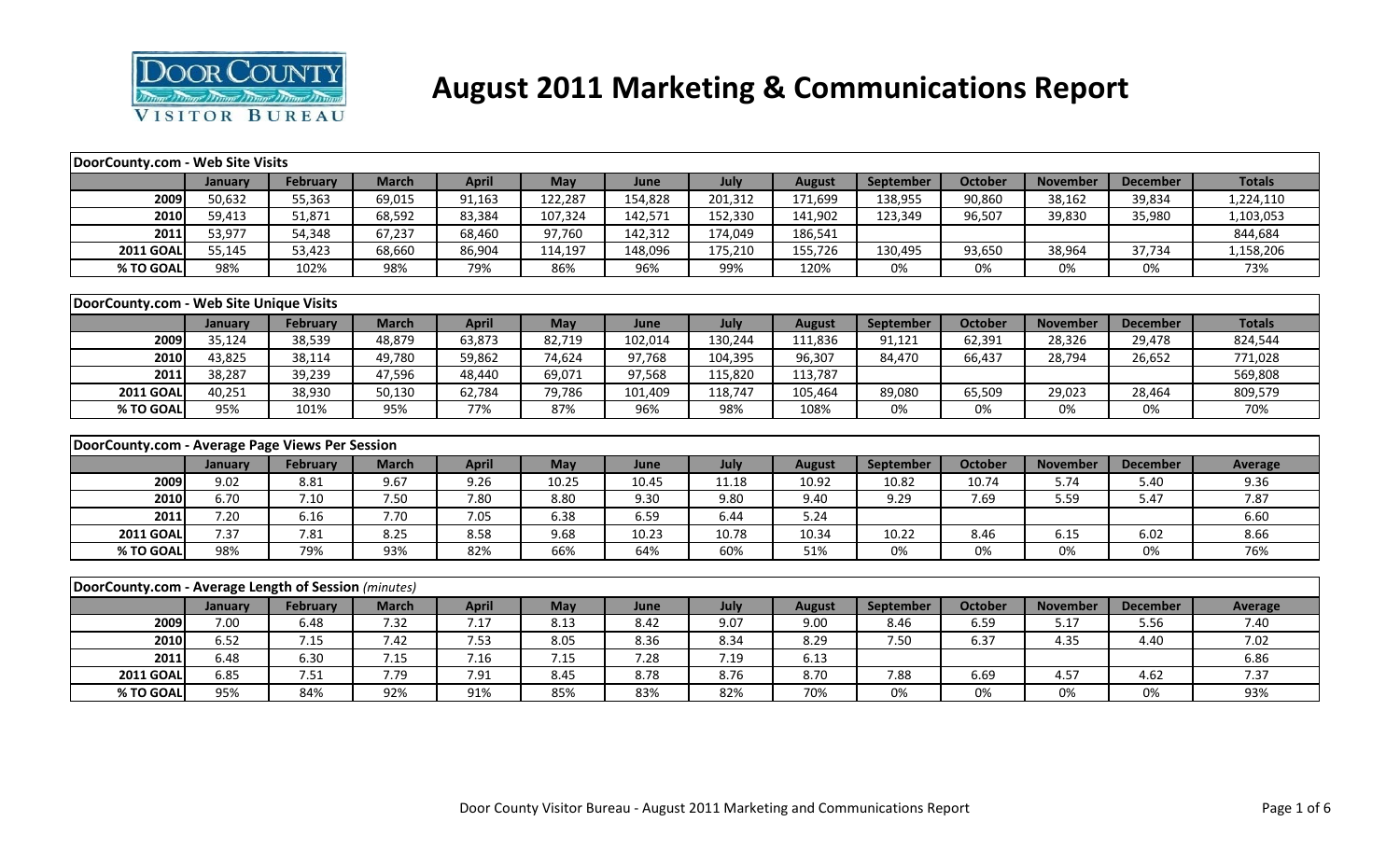| DoorCounty.com - Top Ten Most Requested Pages for the Month |                                 |
|-------------------------------------------------------------|---------------------------------|
| 1) /where-to-stay                                           | 6) hotel/motel/inn              |
| 2) home page                                                | 7) where to stay/search by date |
| 3) /what-to-do                                              | 8) where to dine                |
| 4) events                                                   | 9) events/                      |
| 5) plan your stay                                           | 10) waterfront                  |

| DoorCounty.com - Top Ten Sources |                   |
|----------------------------------|-------------------|
| 1) google/organic                | 6) search/organic |
| 2) (direct)(none)                | 7) aol/organic    |
| 3) yahoo/organic                 | 8) newsletter     |
| 4) bing/organic                  | 9) ask/organic    |
| 5) google/cpc                    | $10)$ msn/cpc     |

|      | Social Media: Facebook Post Views |          |         |              |         |             |         |         |           |                |                 |                 |               |
|------|-----------------------------------|----------|---------|--------------|---------|-------------|---------|---------|-----------|----------------|-----------------|-----------------|---------------|
|      | <b>January</b>                    | Februarv | March   | <b>April</b> | May     | <b>June</b> | July    | August  | September | <b>October</b> | <b>November</b> | <b>December</b> | <b>Totals</b> |
| 2010 | n/a                               | n/a      | 3,351   | 4,078        | 3,096   | 6.427       | 4,391   | 5,972   | 3,780     | 4,895          | 4,857           | 3,009           | 43,856        |
| 2011 | 199.521                           | 193,298  | 178.586 | 114.181      | 163,650 | 216,700     | 154.143 | 172,649 |           |                |                 |                 | 1,392,728     |

| Social Media: Twitter Followers |         |          |       |              |                      |       |       |               |           |                |                 |                 |               |
|---------------------------------|---------|----------|-------|--------------|----------------------|-------|-------|---------------|-----------|----------------|-----------------|-----------------|---------------|
|                                 | January | Februarv | March | <b>April</b> | <b>May</b>           | June  | July  | <b>August</b> | September | <b>October</b> | <b>November</b> | <b>December</b> | <b>Totals</b> |
| 2010                            | n/a     | 136      | 176   | 210          | $\sim$ $\sim$<br>254 | 291   | 336   | 412           | 472       | 52C            | 652             | 733             | 4,192         |
| 2011                            | 785     | 825      | 813   | 901          | 955                  | 1.002 | 1,034 | 1,094         |           |                |                 |                 | 7,409         |

| Social Media: Blog Page Views |         |          |              |              |                   |               |       |                |                  |                |                 |                 |               |
|-------------------------------|---------|----------|--------------|--------------|-------------------|---------------|-------|----------------|------------------|----------------|-----------------|-----------------|---------------|
|                               | January | February | <b>March</b> | <b>April</b> | May               | June          | July  | <b>August</b>  | <b>September</b> | <b>October</b> | <b>November</b> | <b>December</b> | <b>Totals</b> |
| 2010                          | n/a     | n/a      | n/a          | n/a          | n/a               | n/a           | n/a   | $\sim$<br>-361 | $\sim$<br>⁄^     | 214            | 165             | 189             | 057<br>JJ 1   |
| 2011                          | 290     | 139      | 184          | 98           | $\sim$ $-$<br>ر ر | $- - -$<br>,, | 1,053 | 388            |                  |                |                 |                 | 3,302         |

|                  | <b>Explore The Door Video Travel Show Activity</b> (views/downloads) |                 |       |        |        |        |        |               |                  |                |                 |                 |               |  |
|------------------|----------------------------------------------------------------------|-----------------|-------|--------|--------|--------|--------|---------------|------------------|----------------|-----------------|-----------------|---------------|--|
|                  | January                                                              | <b>February</b> | March | April  | May    | June   | July   | <b>August</b> | <b>September</b> | <b>Octobel</b> | <b>November</b> | <b>December</b> | <b>Totals</b> |  |
| 2009             | 7,834                                                                | 6,752           | 7,466 | 7,324  | 8,515  | 10,647 | 14,250 | 14,051        | 12.452           | 11,104         | 7,096           | 8,392           | 115,883       |  |
| 2010             | 9,638                                                                | 8,126           | 9,670 | 10,518 | 10,963 | 12,829 | 16,608 | 15,617        | 14,336           | 12,512         | 5,789           | 6,635           | 133,241       |  |
| 2011             | 7,042                                                                | 5,958           | 7,755 | 8,587  | 10,163 | 15,234 | 20,288 | 17,635        |                  |                |                 |                 | 92,662        |  |
| <b>2011 GOAL</b> | 8,371                                                                | 7,269           | 9,206 | 9,600  | 11,028 | 12,836 | 15,797 | 15,216        | 13,967           | 16,706         | 8,269           | 8,973           | 137,238       |  |
| % TO GOAL        | 84%                                                                  | 82%             | 84%   | 89%    | 92%    | 119%   | 128%   | 116%          | 0%               | 0%             | 0%              | 0%              | 68%           |  |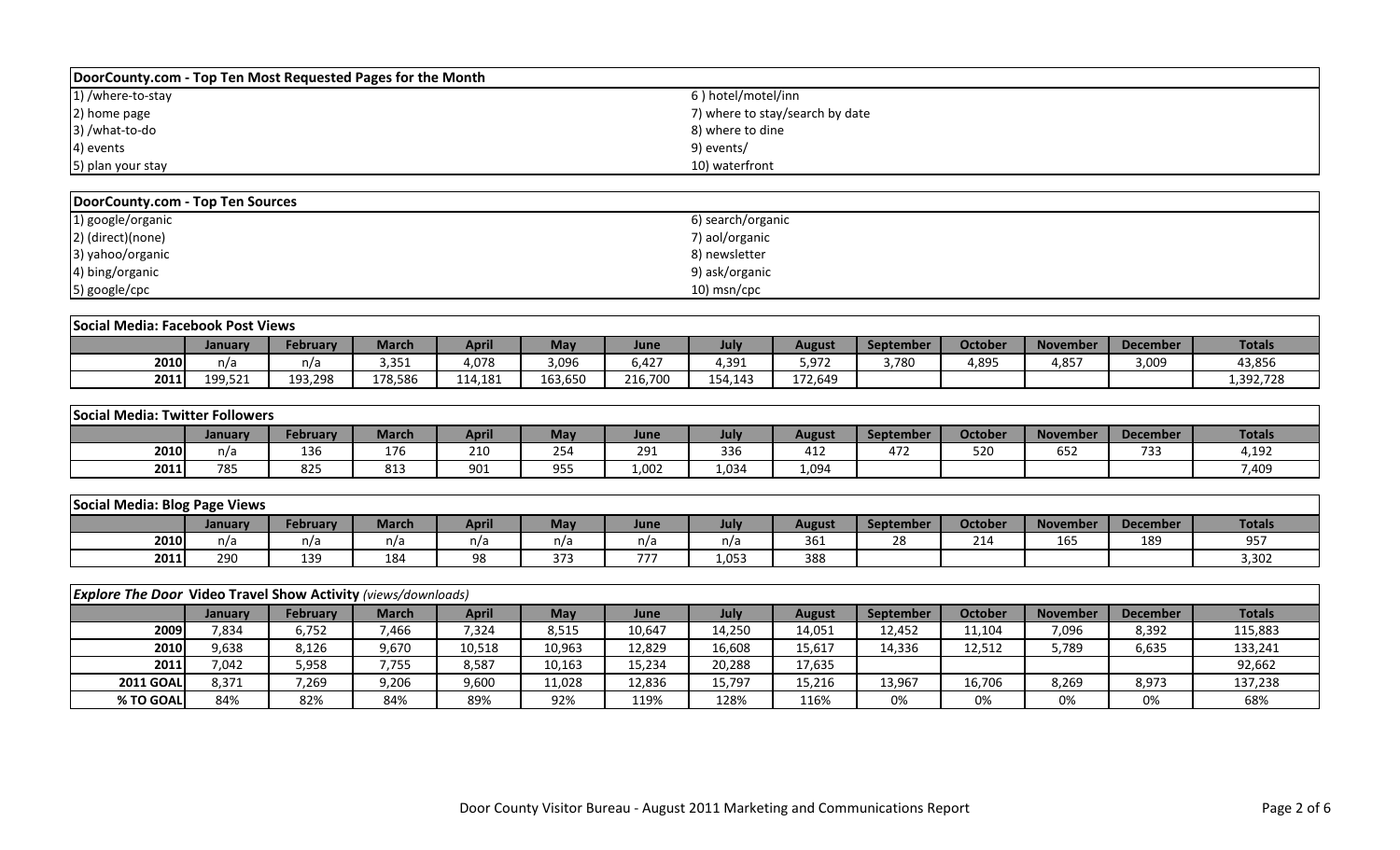| <b>Pay-Per-Click Results</b>                                  |                |                             |                               |                |                 |                                           |                |                |             |                |                                                                         |                 |                |
|---------------------------------------------------------------|----------------|-----------------------------|-------------------------------|----------------|-----------------|-------------------------------------------|----------------|----------------|-------------|----------------|-------------------------------------------------------------------------|-----------------|----------------|
|                                                               | January        | <b>February</b>             | <b>March</b>                  | <b>April</b>   | <b>May</b>      | June                                      | July           | <b>August</b>  | September   | <b>October</b> | <b>November</b>                                                         | <b>December</b> | <b>Totals</b>  |
| 2009                                                          |                | Started March '09           | 3,629                         | 7,557          | 6,177           | 5,567                                     | 6,361          | 5,654          | 6,203       | 3,381          | 2,186                                                                   | 3,943           | 50,658         |
| 2010                                                          | 4,614          | 4,385                       | 9,300                         | 6,582          | 5,264           | 6,424                                     | 6,439          | 6,721          | 6,983       | 6,507          | 3,656                                                                   | 3,836           | 70,711         |
| 2011                                                          | 4,504          | 4,443                       | 4,606                         | 7,998          | 8,431           | 8,513                                     | 8,139          | 8,194          |             |                |                                                                         |                 | 54,828         |
| <b>2011 GOAL</b>                                              | 6,666          | 6,666                       | 6,668                         | 6,667          | 6,667           | 6,667                                     | 6,666          | 6,667          | 6,667       | 66,667         | 6,666                                                                   | 6,666           | 80,000         |
| % TO GOAL                                                     | 68%            | 67%                         | 69%                           | 120%           | 126%            | 128%                                      | 122%           | 123%           | 0%          | 0%             | 0%                                                                      | 0%              | 69%            |
|                                                               |                |                             |                               |                |                 |                                           |                |                |             |                |                                                                         |                 |                |
| Door County Insider Tip E-Newsletter - Number of E-Mails Sent |                |                             |                               |                |                 |                                           |                |                |             |                |                                                                         |                 |                |
|                                                               | January        | <b>February</b>             | <b>March</b>                  | <b>April</b>   | May             | June                                      | July           | <b>August</b>  | September   | <b>October</b> | <b>November</b>                                                         | <b>December</b> | <b>Totals</b>  |
| 2009                                                          | 141,195        | 393,054                     | 263,000                       | 0 - FOB Post   | 703,048         | 397,470                                   | 408,306        | 403,777        | 385,086     | 402,850        | 382,390                                                                 | 370,018         | 4,250,194      |
| 2010                                                          | 371,019        | 360,592                     | 354,519                       | 354,430        | 789,935         | 338,109                                   | 384,033        | 561,135        | 1,067,900   | 530,701        | 538,905                                                                 | 535,579         | 6,186,857      |
| 2011                                                          | 515,962        | 595,083                     | 510,210                       | 504,288        | 583,245         | 493,554                                   | 485,410        | 477,504        |             |                |                                                                         |                 | 4,165,256      |
| <b>2011 GOAL</b>                                              | 515,571        | 515,571                     | 515,571                       | 515,571        | 515,571         | 515,571                                   | 515,571        | 515,571        | 515,571     | 515,571        | 515,571                                                                 | 515,573         | 6,186,857      |
| % TO YTD GOAL                                                 | 100%           | 115%                        | 99%                           | 98%            | 113%            | 96%                                       | 94%            | 93%            | 0%          | 0%             | 0%                                                                      | 0%              | 67%            |
|                                                               |                |                             |                               |                |                 |                                           |                |                |             |                |                                                                         |                 |                |
| Door County Insider Tip E-Newsletter - Open Rates             |                |                             |                               |                |                 |                                           |                |                |             |                |                                                                         |                 |                |
|                                                               | <b>January</b> | February                    | <b>March</b>                  | <b>April</b>   | May             | June                                      | July           | <b>August</b>  | September   | <b>October</b> | <b>November</b>                                                         | <b>December</b> | <b>Average</b> |
| 2009                                                          | 19.67%         | 17.34%                      | 13.98%                        | 0 - FOB Post   | 12.60%          | 15.63%                                    | 14.56%         | 15.45%         | 16.49%      | 10.71%         | 9.00%                                                                   | 9.31%           | 14.07%         |
| 2010                                                          | 15.00%         | 13.46%                      | 12.70%                        | 14.40%         | 15.05%          | 14.31%                                    | 12.70%         | 14.30%         | 13.19%      | 11.55%         | 9.13%                                                                   | 9.94%           | 12.98%         |
| 2011                                                          | 14.52%         | 9.00%                       | 13.16%                        | 12.08%         | 11.00%          | 14.35%                                    | 15.72%         | 17.13%         |             |                |                                                                         |                 | 13.37%         |
| <b>2011 GOAL</b>                                              | 16.39%         | 15.50%                      | 13.74%                        | 14.83%         | 14.23%          | 15.41%                                    | 14.03%         | 15.31%         | 15.28%      | 11.46%         | 9.09%                                                                   | 9.90%           | 13.37%         |
| % TO GOAL                                                     | 88.59%         | 58.05%                      | 95.78%                        | 81.46%         | 77.30%          | 93.12%                                    | 112.05%        | 111.89%        | 0.00%       | 0.00%          | 0.00%                                                                   | 0.00%           | 100.00%        |
|                                                               |                |                             |                               |                |                 |                                           |                |                |             |                |                                                                         |                 |                |
| Door County Insider Tip E-Newsletter - Click Thru's           |                |                             |                               |                |                 |                                           |                |                |             |                |                                                                         |                 |                |
|                                                               | <b>January</b> | <b>February</b>             | <b>March</b>                  | <b>April</b>   | May             | June                                      | July           | <b>August</b>  | September   | <b>October</b> | <b>November</b>                                                         | <b>December</b> | Average        |
| 2009                                                          | 3.00%          | 2.28%                       | 7.02%                         | 0 - FOB Post   | 9.21%           | 4.74%                                     | 4.05%          | 4.25%          | 4.70%       | 2.16%          | 2.08%                                                                   | 2.02%           | 4.14%          |
| 2010<br>2011                                                  | 3.57%          | 3.80%                       | 3.11%                         | 2.96%          | 3.01%           | 3.51%                                     | 2.96%<br>3.82% | 2.25%          | 3.02%       | 2.69%          | 1.69%                                                                   | 2.05%           | 2.89%          |
| <b>2011 GOAL</b>                                              | 3.55%<br>3.67% | 15.20%<br>3.90%             | 3.19%<br>3.20%                | 4.31%<br>3.04% | 18.00%<br>3.10% | 2.94%<br>3.61%                            | 3.04%          | 3.73%<br>2.31% | 3.11%       | 2.77%          | 1.74%                                                                   | 2.16%           | 6.84%<br>2.97% |
| % TO GOAL                                                     | 96.73%         | 389.74%                     | 99.69%                        | 141.78%        | 580.65%         | 81.44%                                    | 125.66%        | 161.47%        | 0.00%       | 0.00%          | 0.00%                                                                   | 0.00%           | 230.32%        |
|                                                               |                |                             |                               |                |                 |                                           |                |                |             |                |                                                                         |                 |                |
| <b>Advertising - Programs &amp; Campaigns</b>                 |                |                             |                               |                |                 |                                           |                |                |             |                |                                                                         |                 |                |
|                                                               |                | <b>February</b>             | <b>March</b>                  | <b>April</b>   | May             | June                                      | July           | <b>August</b>  | September   | <b>October</b> | <b>November</b>                                                         | <b>December</b> |                |
| 2009                                                          | Image          | No ads                      | Image                         | Image/FOB*     | Image/FOB*      | Image                                     | Image          | KSD**          | Image/KSD** | HHN***         | HHN***                                                                  | HHN/NOR****     |                |
| 2010                                                          | No ads         | <b>NOR</b>                  | NOR/Image                     | Image/FOB*     | Image/FOB*      | Image/FOB*                                | Image          | Image/KSD      | Image.KSD** | Image          | $HHN***$                                                                | HHN/NOR****     |                |
| 2011                                                          | Image/NOR      | <b>NOR</b>                  | NOR/Image                     | Image/FOB*     | Image/FOB*      | Image/LGBT                                | Image          | Image/SDSDC    |             |                |                                                                         |                 |                |
|                                                               |                | *FOB = Festival of Blossoms | ** KSD = Kingdom So Delicious |                |                 | <b>***HHN</b> = Holidays and Holly Nights |                |                |             |                | **** NOR = Nature of Romance *****SDSDC = So Delicious. So Door County. |                 |                |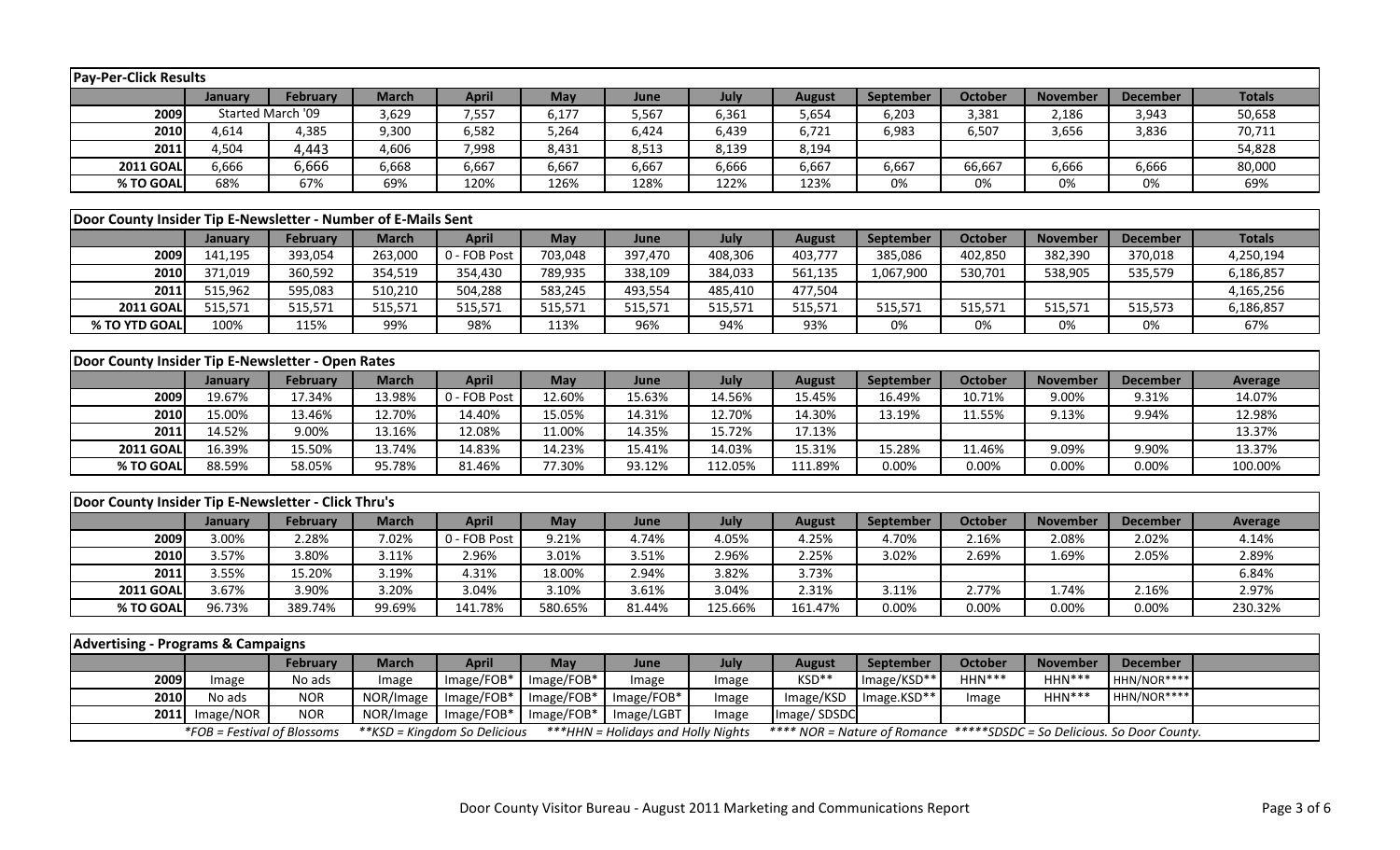| <b>Advertising - Gross Impressions</b>                |              |                 |              |                 |                    |           |              |                 |             |                |                 |                 |               |
|-------------------------------------------------------|--------------|-----------------|--------------|-----------------|--------------------|-----------|--------------|-----------------|-------------|----------------|-----------------|-----------------|---------------|
|                                                       | January      | <b>February</b> | <b>March</b> | <b>April</b>    | May                | June      | July         | <b>August</b>   | September   | <b>October</b> | <b>November</b> | <b>December</b> | <b>Total</b>  |
| 2009                                                  | 135,000      | $\Omega$        | 2,493,141    | 12,177,932      | 15,421,237         | 4,938,791 | 905,436      | 1,091,428       | 5,082,822   | 1,687,580      | 4,552,012       | 230,715         | 48,716,094    |
| 2010                                                  | $\mathbf 0$  | 1,009,657       | 996,461      | 5,191,602       | 7,704,781          | 2,417,705 | 2,350,861    | 1,497,739       | 9,848,936   | 801,682        | 774,004         | 20,000          | 32,613,428    |
| 2011                                                  | 1,266,927    | 1,646,702       | 457,746      | 2,599,887       | 2,968,615          | 5,147,328 | 3,936,575    | 15,763,868      |             |                |                 |                 | 33,787,648    |
| <b>2011 GOAL</b>                                      | 1,007,755    | 1,679,591       | 1,343,673    | 2,015,511       | 10,077,549         | 2,687,346 | 2,351,428    | 1,679,592       | 8,397,957   | 1,007,755      | 1,007,755       | 335,918         | 33,591,830    |
| % TO GOAL                                             | 126%         | 98%             | 34%          | 129%            | 29%                | 192%      | 167%         | 939%            | 0%          | 0%             | 0%              | 0%              | 101%          |
|                                                       |              |                 |              |                 |                    |           |              |                 |             |                |                 |                 |               |
| <b>Advertising - Media Placed 2011</b>                |              |                 |              |                 |                    |           |              |                 |             |                |                 |                 |               |
|                                                       | January      | <b>February</b> | <b>March</b> | <b>April</b>    | May                | June      | July         | <b>August</b>   | September   | <b>October</b> | <b>November</b> | <b>December</b> | <b>Total</b>  |
| <b>Total Paid</b>                                     | \$10,659     | \$14,874        | \$13,282     | \$25,668        | \$82,626           | \$74,223  | \$45,266     | \$26,468        |             |                |                 |                 | \$293,066     |
| <b>Co-Op Dollars</b>                                  | \$0          | \$0             | \$0          | \$750           | \$0                | \$24,376  | \$0          | $\overline{50}$ |             |                |                 |                 | \$25,126      |
| <b>Barter Dollars</b>                                 | \$5,540      | \$294           | \$294        | \$50            | $\overline{\xi_0}$ | \$30,278  | \$6,343      | \$65, 163       |             |                |                 |                 | \$107,962     |
| <b>Unpaid Dollars</b>                                 | \$2,353      | \$0             | \$0          | $\overline{50}$ | \$11,612           | \$        | \$0          | \$0             |             |                |                 |                 | \$13,965      |
|                                                       |              |                 |              |                 |                    |           |              |                 |             |                |                 |                 |               |
| <b>Media Marketing Program - Impressions</b>          |              |                 |              |                 |                    |           |              |                 |             |                |                 |                 |               |
|                                                       | January      | <b>February</b> | <b>March</b> | <b>April</b>    | May                | June      | July         | <b>August</b>   | September   | <b>October</b> | <b>November</b> | <b>December</b> | <b>Totals</b> |
| 2009                                                  | 448,260      | 69,265          | 619,860      | 2,006,298       | 3,176,532          | 192,000   | 952,301      | 850,693         | 610,309     | 2,865,331      | 1,191,298       | 2,661,086       | 15,643,233    |
| 2010                                                  | 1,017,295    | 304,649         | 1,562,351    | 1,315,770       | 738,046            | 213,955   | 16,055,478   | 805,595         | 853,768     | 903,207        | 313,088         | 460,000         | 24,543,202    |
| 2011                                                  | 1,187,039    | 647,731         | 531,435      | 1,478,634       | 257,400            | 301,217   | 18,973,348   | 9,517,655       |             |                |                 |                 | 32,894,459    |
| <b>2011 GOAL</b>                                      | 465,922      | 374,227         | 939,259      | 1,895,188       | 2,342,914          | 433,680   | 4,913,077    | 861,241         | 990,422     | 2,302,266      | 710,748         | 1,997,476       | 18,226,420    |
| % TO GOAL                                             | 255%         | 173%            | 57%          | 78%             | 11%                | 69%       | 386%         | 1105%           | 0%          | 0%             | 0%              | 0%              | 180%          |
|                                                       |              |                 |              |                 |                    |           |              |                 |             |                |                 |                 |               |
| Media Marketing Program - Ad Value Equivalency        |              |                 |              |                 |                    |           |              |                 |             |                |                 |                 |               |
|                                                       | January      | <b>February</b> | <b>March</b> | <b>April</b>    | May                | June      | July         | <b>August</b>   | September   | <b>October</b> | <b>November</b> | <b>December</b> | <b>Totals</b> |
| 2009                                                  | \$70,800     | \$5,763         | \$132,004    | \$228,959       | \$148,175          | \$18,888  | \$100,253    | \$97,522        | \$42,473    | \$47,271       | \$111,276       | \$150,130       | \$1,153,514   |
| 2010                                                  | \$37,936     | \$16,443        | \$361,125    | \$67,217        | \$46,351           | \$102,304 | \$421,940    | \$23,316        | \$173,883   | \$24,835       | \$70,052        | \$57,350        | \$1,402,752   |
| 2011                                                  | \$74,363     | \$58,692        | \$77,286     | \$50,035        | \$8,777            | \$38,525  | \$31,993     | \$103,217       |             |                |                 |                 | \$442,888     |
| <b>2011 GOAL</b>                                      | \$55,677     | \$77,125        | \$201,846    | \$145,610       | \$199,290          | \$65,565  | \$222,999    | \$80,441        | \$123,880   | \$62,893       | \$75,801        | \$147,735       | \$1,458,862   |
| % TO GOAL                                             | 134%         | 76%             | 38%          | 34%             | 4%                 | 59%       | 14%          | 128%            | 0%          | 0%             | 0%              | 0%              | 30%           |
|                                                       |              |                 |              |                 |                    |           |              |                 |             |                |                 |                 |               |
| <b>Media Marketing Program - Visiting Journalists</b> |              |                 |              |                 |                    |           |              |                 |             |                |                 |                 |               |
|                                                       | January      | <b>February</b> | <b>March</b> | <b>April</b>    | <b>May</b>         | June      | July         | <b>August</b>   | September   | October        | <b>November</b> | <b>December</b> | <b>Totals</b> |
| 2009                                                  | $\mathbf 0$  | 13              | $\mathbf 0$  | 0               | $\mathbf 0$        | 17        | $\mathbf 0$  | 0               | $\mathbf 0$ | 16             | 0               | 6               | 52            |
| 2010                                                  | $\mathbf 0$  | 12              | $\mathbf 0$  | 0               | 14                 | 18        | 0            | $\mathbf 0$     | 11          | 11             | $\pmb{0}$       | $\mathbf{1}$    | 67            |
| 2011                                                  | $\mathbf 0$  | 13              | $\mathbf 0$  | 0               | 13                 | 14        | $\mathbf{1}$ | 0               |             |                |                 |                 | 41            |
| <b>2011 GOAL</b>                                      | $\mathbf{0}$ | 12              | $\mathbf 0$  | $\mathbf 0$     | 12                 | 12        | $\mathbf 0$  | $\mathbf 0$     | 12          | 12             | 0               | $\pmb{0}$       | 60            |
| % TO GOAL                                             |              | 108%            |              |                 | 108%               | 117%      | 200%         |                 | 0%          | 0%             |                 |                 | 68%           |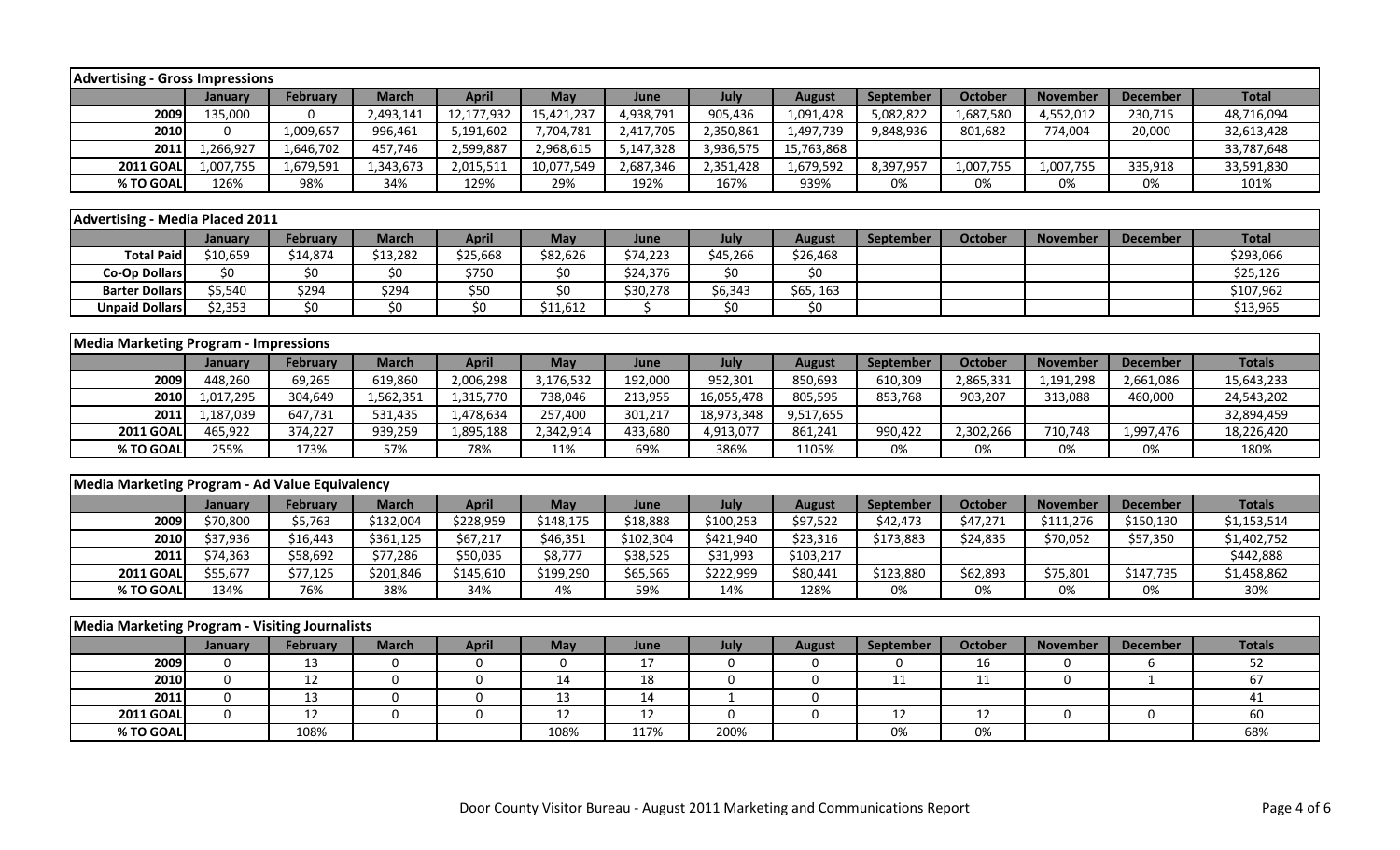| Media Monitoring - Publicity Value (Cision) |                 |                 |                |                 |                |                 |                 |                 |                  |                |                 |                 |               |
|---------------------------------------------|-----------------|-----------------|----------------|-----------------|----------------|-----------------|-----------------|-----------------|------------------|----------------|-----------------|-----------------|---------------|
|                                             | January         | <b>February</b> | <b>March</b>   | <b>April</b>    | May            | June            | July            | <b>August</b>   | September        | <b>October</b> | <b>November</b> | <b>December</b> | <b>Totals</b> |
| 2009                                        | \$92,657        | \$101,075       | \$113,937      | \$145,862       | \$302,359      | \$246,944       | \$212,829       | \$150,699       | \$67,750         | \$325,228      | \$32,522        | \$59,646        | \$1,851,510   |
| 2010                                        | \$267,948       | \$162,592       | \$123,631      | \$128,682       | \$717,013      | \$153,716       | \$338,534       | \$207,042       | \$232,090        | \$176,386      | \$166,130       | \$34,037        | \$2,707,803   |
| 2011                                        | \$359,058       | \$94,993        | \$71,452       | \$188,681       | \$1,034,872    | \$428,164       | \$539,777       | \$322,296       |                  |                |                 |                 | \$3,039,292   |
| <b>2011 GOAL</b>                            | \$143,150       | \$110,084       | \$204,027      | \$89,549        | \$518,410      | \$316,995       | \$363,879       | \$356,171       | \$276,914        | \$201,173      | \$189,565       | \$208,666       | \$2,978,583   |
| % TO GOAL                                   | 251%            | 86%             | 35%            | 211%            | 200%           | 135%            | 148%            | 90%             | 0%               | 0%             | 0%              | 0%              | 102%          |
|                                             |                 |                 |                |                 |                |                 |                 |                 |                  |                |                 |                 |               |
| <b>Group Tour Contacts</b>                  |                 |                 |                |                 |                |                 |                 |                 |                  |                |                 |                 |               |
|                                             | January         | <b>February</b> | <b>March</b>   | <b>April</b>    | May            | June            | July            | <b>August</b>   | September        | <b>October</b> | <b>November</b> | <b>December</b> | <b>Totals</b> |
| 2009                                        | $\mathbf 0$     | 38              | 0              | 25              | 296            | 60              | 100             | 310             | 9                | 74             | 24              | 58              | 994           |
| 2010                                        | 67              | 151             | 191            | 21              | 19             | 36              | 26              | 376             | 169              | 104            | 102             | 82              | 1,344         |
| 2011                                        | 47              | 181             | 130            | 198             | 20             | 39              | 32              | 27              |                  |                |                 |                 | 674           |
| <b>2011 GOAL</b>                            | 43              | 128             | 128            | 30              | 190            | $\overline{92}$ | 72              | 400             | 110              | 110            | 73              | 82              | 1,478         |
| % TO GOAL                                   | 109%            | 141%            | 102%           | 660%            | 11%            | 42%             | 44%             | 7%              | 0%               | 0%             | 0%              | 0%              | 46%           |
|                                             |                 |                 |                |                 |                |                 |                 |                 |                  |                |                 |                 |               |
| <b>Group Tour Inquiries</b>                 |                 |                 |                |                 |                |                 |                 |                 |                  |                |                 |                 |               |
|                                             | January         | <b>February</b> | <b>March</b>   | <b>April</b>    | May            | June            | July            | <b>August</b>   | September        | <b>October</b> | <b>November</b> | <b>December</b> | <b>Totals</b> |
| 2009                                        | 7               | 4               | -1             | 14              | -1             | 6               | $\overline{7}$  | 2               | 3                | 8              | 6               | 3               | 62            |
| 2010                                        | 14              | 13              | $\overline{3}$ | 8               | 10             | $\overline{4}$  | 10              | 9               | $\overline{17}$  | 6              | 8               | $\overline{7}$  | 109           |
| 2011                                        | 16              | 13              | 14             | 18              | 20             | 15              | 8               | 30              |                  |                |                 |                 | 134           |
| <b>2011 GOAL</b>                            | 16              | 16              | 4              | 9               | 11             | $5\overline{5}$ | 11              | 8               | 18               | $\overline{7}$ | 8               | $\overline{7}$  | 120           |
| % TO GOAL                                   | 100%            | 81%             | 350%           | 200%            | 182%           | 300%            | 73%             | 375%            | 0%               | 0%             | 0%              | 0%              | 112%          |
|                                             |                 |                 |                |                 |                |                 |                 |                 |                  |                |                 |                 |               |
| <b>Meeting/Event Planner Contacts</b>       |                 |                 |                |                 |                |                 |                 |                 |                  |                |                 |                 |               |
|                                             | January         | <b>February</b> | <b>March</b>   | <b>April</b>    | May            | June            | July            | <b>August</b>   | September        | October        | <b>November</b> | <b>December</b> | <b>Totals</b> |
| 2009                                        | $\Omega$        | 1               | 0              | 89              | 8              | 167             | 27              | 266             | 3                | 9              | 17              | 64              | 651           |
| 2010                                        | 438             | 507             | $10\,$         | 19              | 36             | 20              | 36              | 305             | 42               | 122            | 30              | 23              | 1,588         |
| 2011                                        | 59              | 71              | 17             | 56              | 280            | 429             | 29              | 235             |                  |                |                 |                 | 1,176         |
| <b>2011 GOAL</b>                            | 87              | 257             | 117            | 135             | 152            | $\overline{35}$ | 52              | 332             | 170              | 223            | 152             | 35              | 1,747         |
| % TO GOAL                                   | 68%             | 28%             | 15%            | 41%             | 184%           | 1226%           | 56%             | 71%             | $0\%$            | 0%             | 0%              | 0%              | 67%           |
|                                             |                 |                 |                |                 |                |                 |                 |                 |                  |                |                 |                 |               |
| <b>Meeting/Event Planner Inquiries</b>      |                 |                 |                |                 |                |                 |                 |                 |                  |                |                 |                 |               |
|                                             | January         | February        | <b>March</b>   | <b>April</b>    | May            | June            | July            | <b>August</b>   | <b>September</b> | October        | <b>November</b> | <b>December</b> | <b>Totals</b> |
| 2009                                        | $\mathbf{1}$    | $\mathbf{1}$    | $\mathbf 0$    | $\overline{2}$  | $\overline{2}$ | $\overline{2}$  | 11              | 5               | $\mathbf{1}$     | 6              | 8               | 6               | 45            |
| 2010                                        | 16              | 12              | $\overline{7}$ | 13              | 27             | 19              | 32              | 33              | 27               | 17             | 17              | 15              | 235           |
| 2011                                        | 43              | $\overline{39}$ | 47             | $\overline{33}$ | 69             | 51              | 43              | 82              |                  |                |                 |                 | 407           |
| <b>2011 GOAL</b>                            | $\overline{20}$ | 15              | 9              | 15              | 30             | $\overline{21}$ | $\overline{34}$ | $\overline{34}$ | 28               | 18             | 18              | 17              | 259           |
| % TO GOAL                                   | 215%            | 260%            | 522%           | 220%            | 230%           | 243%            | 126%            | 241%            | 0%               | 0%             | 0%              | 0%              | 157%          |